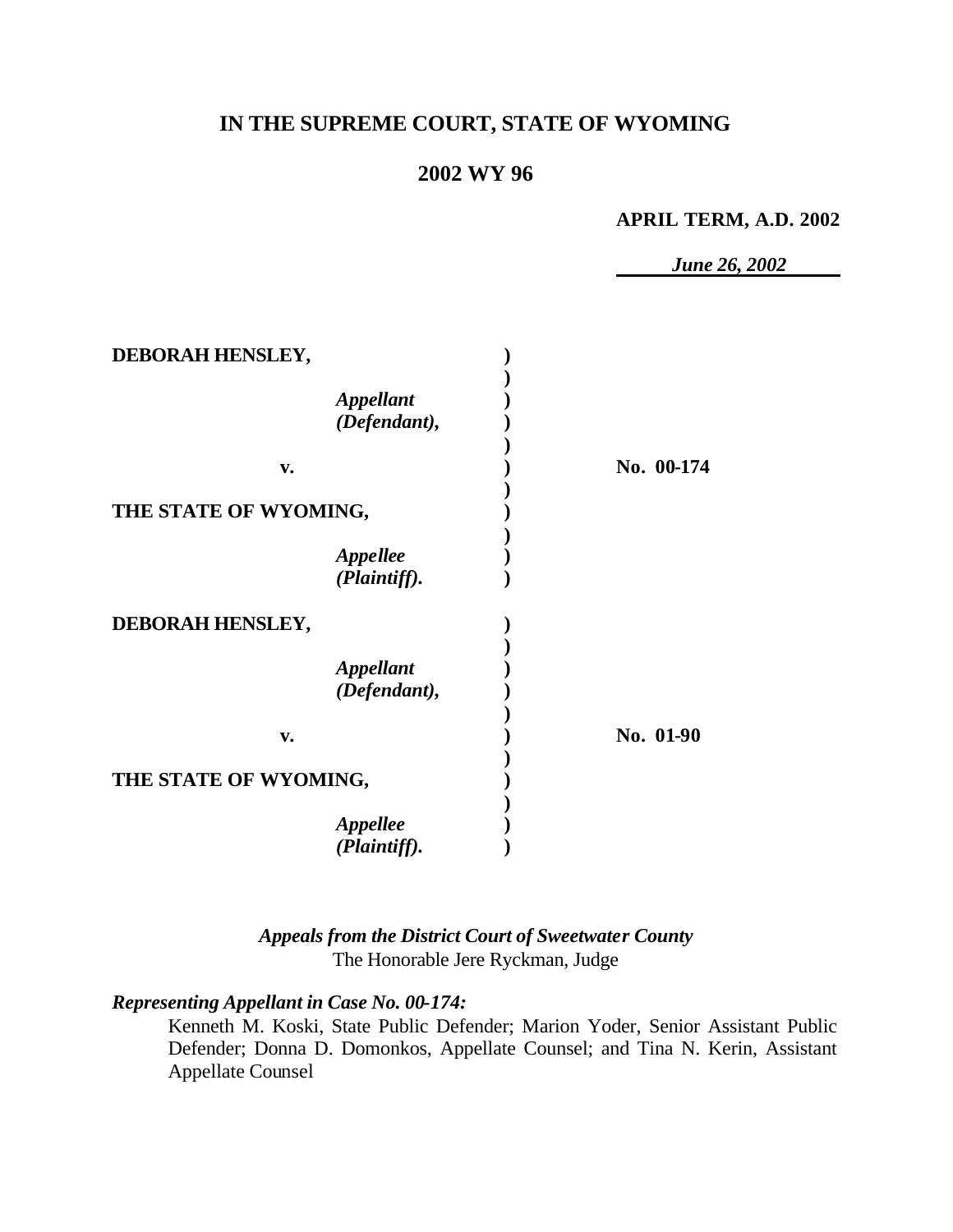#### *Representing Appellee in Case No. 00-174:*

Gay Woodhouse, Attorney General; Paul S. Rehurek, Deputy Attorney General; D. Michael Pauling, Senior Assistant Attorney General; Devon Coleman, Interim Faculty Director of the Prosecution Assistance Program; Vicki K. Johnston, Student Intern for the Prosecution Assistance Program

#### *Representing Appellant in Case No. 01-90:*

Kenneth M. Koski, State Public Defender; Marion Yoder, Senior Assistant Public Defender; Donna D. Domonkos, Appellate Counsel; and Tina N. Kerin, Assistant Appellate Counsel

#### *Representing Appellee in Case No. 01-90:*

Hoke MacMillan, Attorney General; Paul S. Rehurek, Deputy Attorney General; D. Michael Pauling, Senior Assistant Attorney General; T. Alan Elrod, Assistant Attorney General

**Before LEHMAN, C.J., and GOLDEN, HILL, KITE, and VOIGT, JJ.**

**NOTICE: This opinion is subject to formal revision before publication in Pacific Reporter Third. Readers are requested to notify the Clerk of the Supreme Court, Supreme Court Building, Cheyenne, Wyoming 82002, of any typographical or other formal errors so that correction may be made before final publication in the permanent volume.**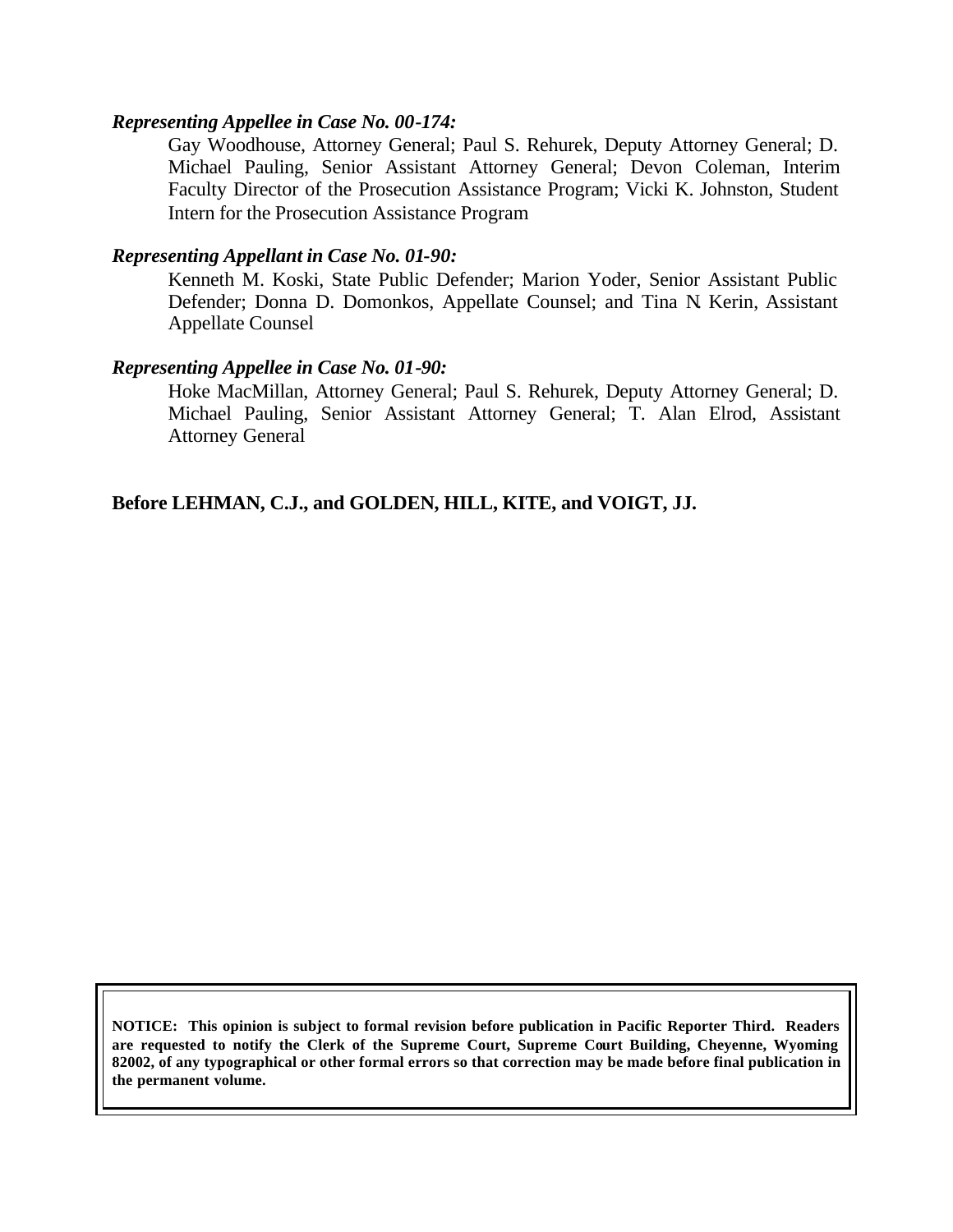### KITE, Justice.

[¶1] After being convicted of conspiracy to deliver and delivery of methamphetamine, Deborah Hensley learned the state had failed to disclose evidence she could have used to impeach the prosecution's primary witness. Ms. Hensley filed a motion for a new trial pursuant to *Brady v. Maryland*, 373 U.S. 83, 87 (1963), which the trial court denied. The related case of *Davis v. State*, 2002 WY 88, is controlling and dictates we reverse and remand for a new trial because of the prosecution's failure to disclose potentially exculpatory evidence. We also consider and affirm the trial court's admission of the drug transaction tape as this question will likely recur in any new trial.

### **ISSUES**

[¶2] The issues we will address are rephrased as follows:

1. Did the trial court err in denying Ms. Hensley's motion for a new trial?

2. Did the trial court abuse its discretion when it admitted the entire tape of the drug transaction into evidence?

# **FACTS**

 [¶3] This appeal involves the same controlled methamphetamine buy as *Davis*, 2002 WY 88*,* in which we reversed Rex Davis' conviction. Although the cases were prosecuted separately, Mr. Davis and Ms. Hensley faced identical charges. Mr. Davis challenged the denial of his motion for a new trial based on the same *Brady* violation as Ms. Hensley alleges occurred in her case. *See Davis*, 2002 WY 88, ¶1.

[¶4] In 1998, the Department of Criminal Investigation (DCI) tape recorded Roberta Morris selling methamphetamine to a DCI confidential informant on three occasions. Ms. Morris subsequently agreed to work as an informant for DCI because she was told DCI would put in a good word for her with the prosecutor if she was officially charged on these methamphetamine sales.

[¶5] On June 3, 1999, DCI arranged for Ms. Morris to go to Richard Wilkie's<sup>1</sup> residence as a DCI informant to purchase methamphetamine. In order to prepare her for the controlled buy, the DCI agents searched her car and person, wired her with recording equipment to allow the transaction to be recorded, and gave her money to buy an "eightball"<sup>2</sup> of

 1 Mr. Wilkie died prior to Ms. Hensley's trial.

<sup>&</sup>lt;sup>2</sup> Ms. Morris testified that an "eightball" was short for one-eighth of an ounce of methamphetamine.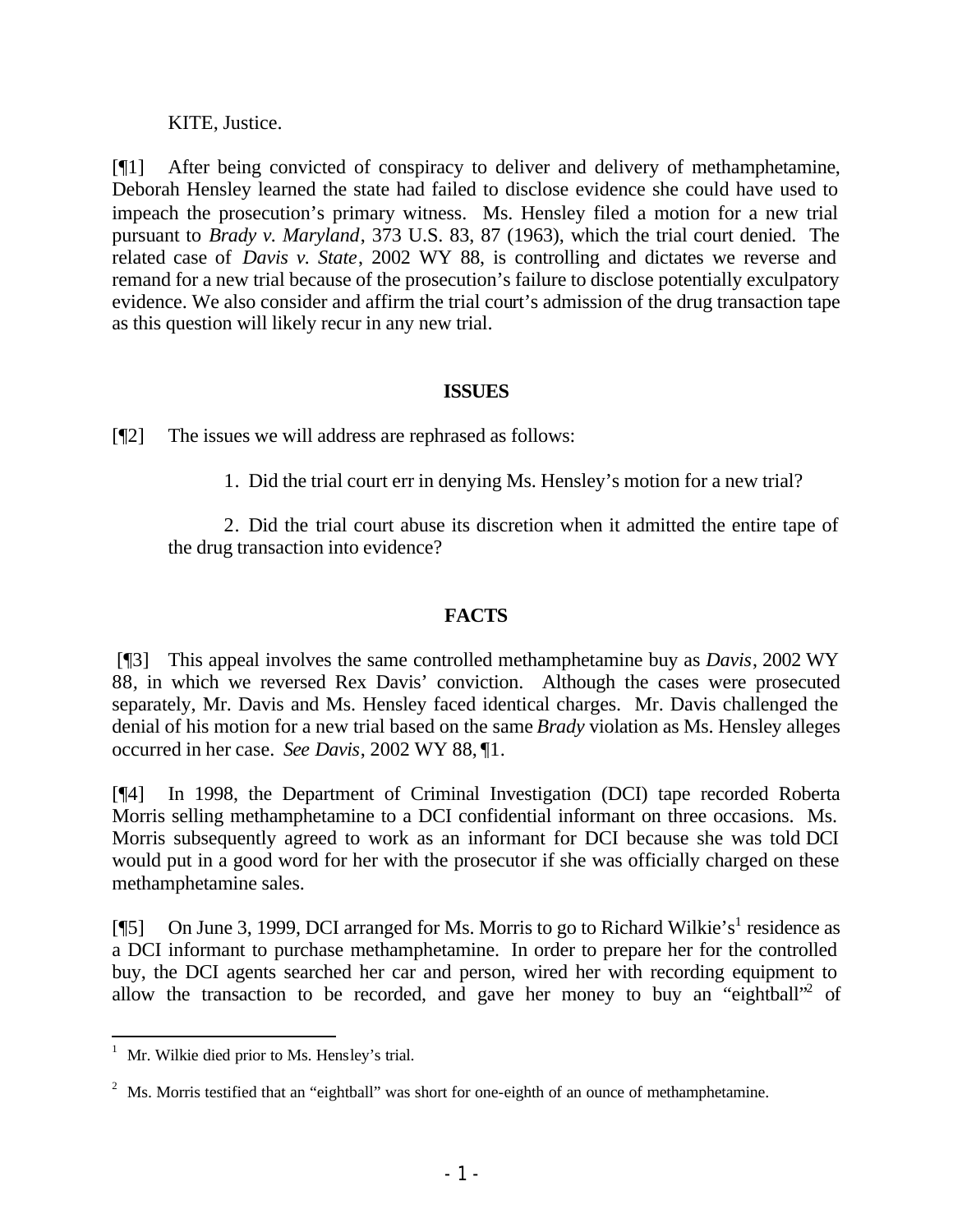methamphetamine. The DCI agents then positioned themselves around Mr. Wilkie's residence in order to monitor the transaction.

[¶6] When Ms. Morris arrived on Mr. Wilkie's street, she saw him visiting with neighbors at their house. She approached Mr. Wilkie and asked him to "call and see if he could find any meth." Mr. Wilkie made two telephone calls to an unidentified person and left messages. For approximately forty-five minutes, he and Ms. Morris wandered back and forth between the neighbors' house and Mr. Wilkie's place. Ms. Morris testified that one of the neighbors and Mr. Wilkie smoked marijuana during that time but she did not. The tape recording of the encounter was difficult to understand because of disruptive background noise from conversations, barking dogs, a television, and extremely loud music. Mr. Wilkie made a third call and purportedly spoke with Ms. Hensley. Then he and Ms. Morris waited for Ms. Hensley and her friend–Mr. Davis–to arrive.

[¶7] Ms. Hensley and Mr. Davis arrived in a pickup truck, and Mr. Wilkie and Ms. Morris walked to the curb in front of Mr. Wilkie's house to meet with them. Ms. Morris spoke to Ms. Hensley at the door of the truck. Two women's voices can be heard on the tape recording. Ms. Morris identified her voice as the voice requesting a "ball" and Ms. Hensley's voice as the voice responding they had a gram. Ms. Morris asked how much, and Ms. Hensley replied, "eighty." Although Ms. Morris testified Mr. Davis told Ms. Hensley how to respond, his voice cannot be heard on the tape. After the interchange, the women and Mr. Wilkie went into the house to complete the transaction.

[¶8] The DCI agents ultimately arrested Ms. Hensley and Mr. Davis and charged each with one count of delivery of methamphetamine and one count of conspiracy to deliver methamphetamine. The state tried them separately. Ms. Morris was the only witness to testify regarding the alleged drug buy because Mr. Wilkie died before the trial and neither Ms. Hensley nor Mr. Davis testified.

[¶9] The primary issue at trial was Ms. Hensley's objection to the admission of the tape recording of the buy on the basis that it included the neighbors' and Mr. Wilkie's voices and they were unavailable at trial. Ms. Hensley argued, therefore, the admission of the tape violated the hearsay rule and her constitutional right to confront witnesses. The prosecution contended the tape was akin to a crime scene photograph and merely used to corroborate Ms. Morris' testimony regarding the controlled buy. The defense presented the theory, through cross-examination, that Ms. Morris was not credible because she was a drug user and former drug dealer who knew how to, and did, manipulate the recording device by creating loud background noise to cover up her own drug use during the controlled buy. The trial court admitted the tape into evidence, ruling it was not offered to prove the truth of the matters asserted by the unavailable witnesses and was the best evidence of what occurred at the scene.

[¶10] In order for the state to prevail, the jury had to be convinced Ms. Morris was a reliable and credible informant. The prosecution sought to bolster Ms. Morris' credibility through the testimony of a veteran Green River police department officer who worked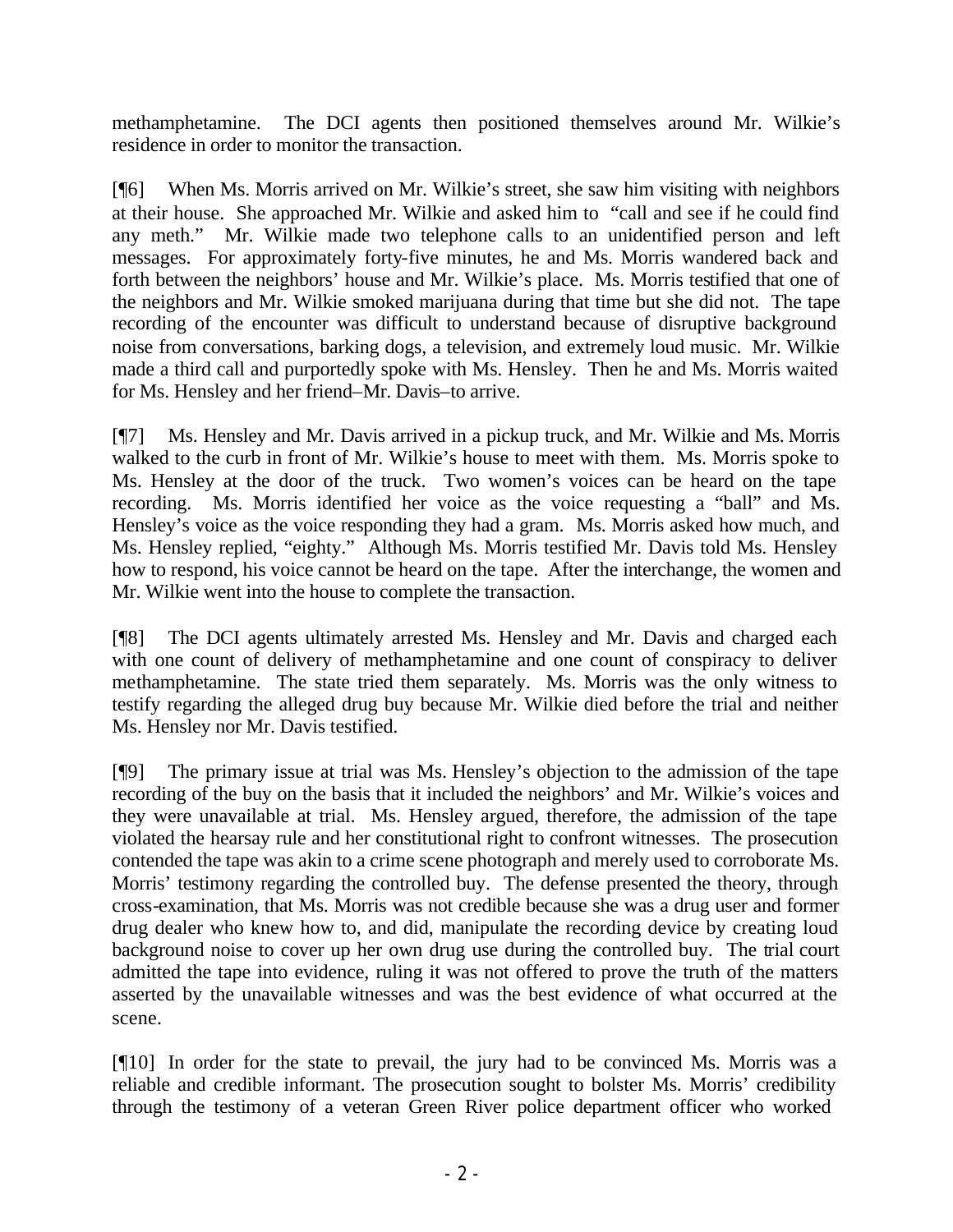concurrently as a DCI agent. The agent testified regarding his experience with confidential informants and how Ms. Morris' work compared to others:

Q. How many CIs have you personally worked with?

A. Probably -- probably about ten in the last year. Excuse me, the last year and a half. Almost two years now, I would say ten.

Q. You heard [Ms. Morris] testify, and in fact, she agreed with [the defense's] question regarding how many buys she had made for DCI, and I think that it was somewhere around five, five to ten?

A. Yes.

Q. Do you know how many buys [Ms. Morris] has personally made?

A. It's closer to -- between 10 and 12. I'm not positive. It was between 10 and 12, I believe. Definitely more than 5.

Q. In your experience, does your average CI do that many buys?

A. No. She's probably done the best job so far since I've been here.

Q. In terms of number of buys?

A. And quality and numbers and keeping in touch, yes.

In a further effort to reinforce Ms. Morris' credibility, the prosecution elicited testimony from her that she was trying to address her methamphetamine addiction and extricate herself from the drug lifestyle. Ms. Morris testified that she used methamphetamine only once during the two years she worked for DCI. The jury convicted Ms. Hensley, and the trial court sentenced her to concurrent four- to eight-year prison terms on each count with credit for presentence confinement.

[¶11] Shortly after Mr. Davis' sentencing was reported in the local newspaper, Charlotte Shepard, formerly known as Charlotte Powell, $3$  an informant for the Rock Springs police

<sup>&</sup>lt;sup>3</sup> Consistent with the references in *Davis*, we shall refer to Ms. Shepard as Ms. Powell throughout the remainder of this opinion.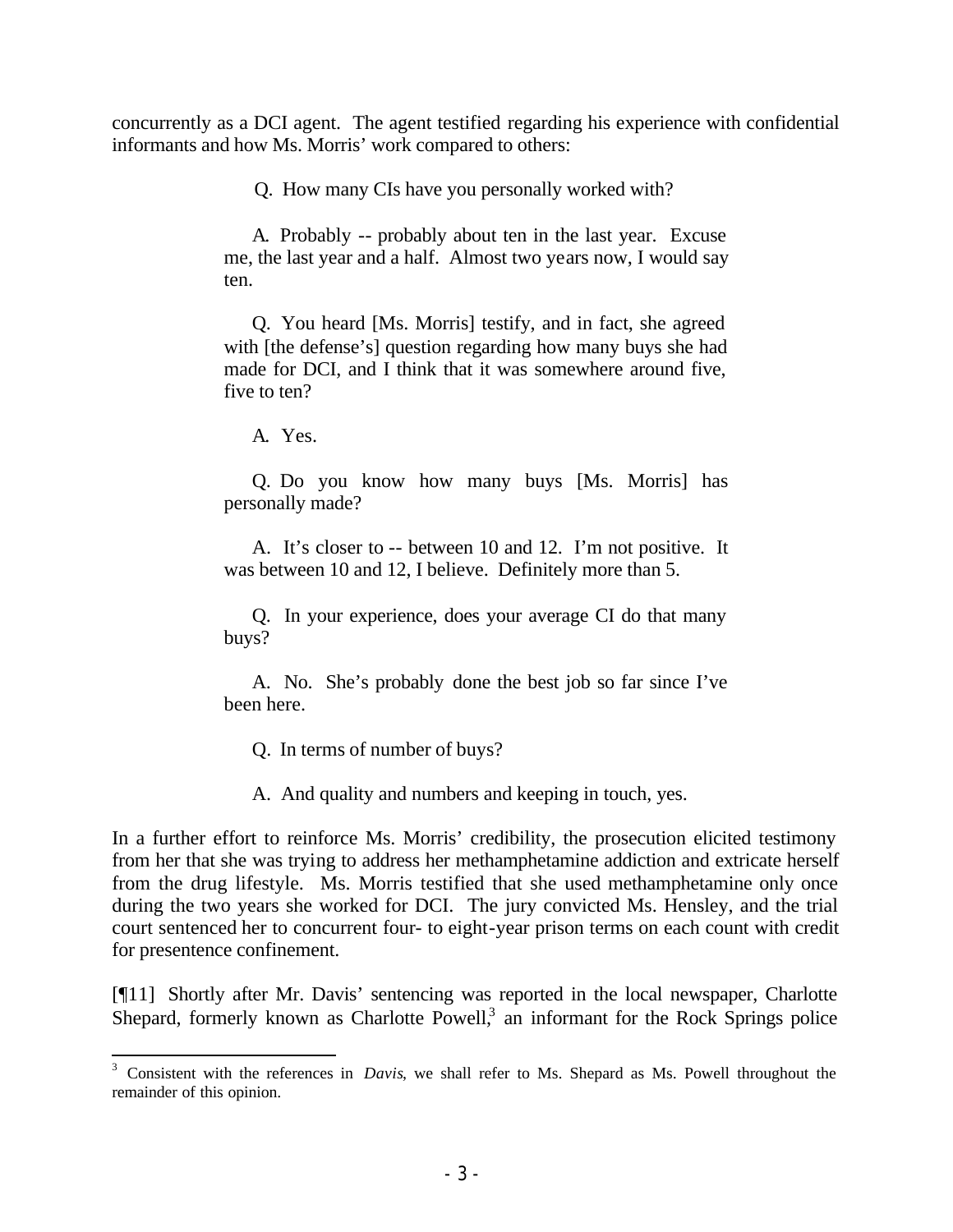department and former DCI informant, contacted Mr. Davis' defense counsel and told him she had taped a conversation with Ms. Morris in February of 2000, approximately two months before Ms. Hensley's trial, in the context of a murder investigation. Ms. Morris was not a suspect in the murder case but was thought to have some relevant information.<sup>4</sup> Ms. Powell advised the defense that Ms. Morris was recorded on the tape using narcotics. On this evidence, the defense filed a motion for a new trial alleging a *Brady* violation.

[¶12] At the hearing on the motion, the defense contended Ms. Morris could be heard on Ms. Powell's tape consuming methamphetamine which proved, contrary to her trial testimony and the prosecution's trial contentions, she was actively using illegal drugs at the time of trial. Ms. Powell testified that DCI personnel were angry with her when they learned she had worn a wire to record her conversation with Ms. Morris. She stated that she went to Ms. Morris' apartment where she saw methamphetamine and drug paraphernalia. She also testified that both her conversation with Ms. Morris about the murder investigation and sounds of Ms. Morris and another person consuming methamphetamine were recorded on the audio tape. She also had observed Ms. Morris using drugs on several other occasions after February 2000. Ms. Powell further testified Ms. Morris told her, after Mr. Davis' trial, that Mr. Davis had not been involved in the drug transaction but she felt compelled to testify against him because of her desire to have DCI assist her in retaining custody of her children. Ms. Powell claimed Ms. Morris told her, again contrary to Ms. Morris' trial testimony, she knew how to manipulate the recording device to prevent DCI from hearing what actually occurred during a controlled buy and had provided perjured testimony regarding her drug use.

[¶13] The trial court determined that no *Brady* violation had occurred and denied Ms. Hensley's motion for a new trial. This appeal followed.

# **DISCUSSION**

# **A.** *Brady* **Violation Analysis**

 $[$ [[14]]

We must determine ... whether the government's failure to disclose evidence favorable to the defendant deprived the defendant of a fair trial under *Brady* by considering whether the "favorable evidence could reasonably be taken to put the whole case in such a different light as to undermine confidence in the verdict." [*Strickler v. Green,* 527 U.S. 263,] 290, 119 S. Ct. [1936,] 1952 [(1999)] (quoting *Kyles* [*v. Whitley*]*,* 514 U.S. [419,] 435, 115 S. Ct. [1555,] 1566 [(1995)]). In order to establish a *Brady* violation, a defendant must demonstrate that

<sup>4</sup> Mr. Wilkie's death was unrelated to the murder investigation.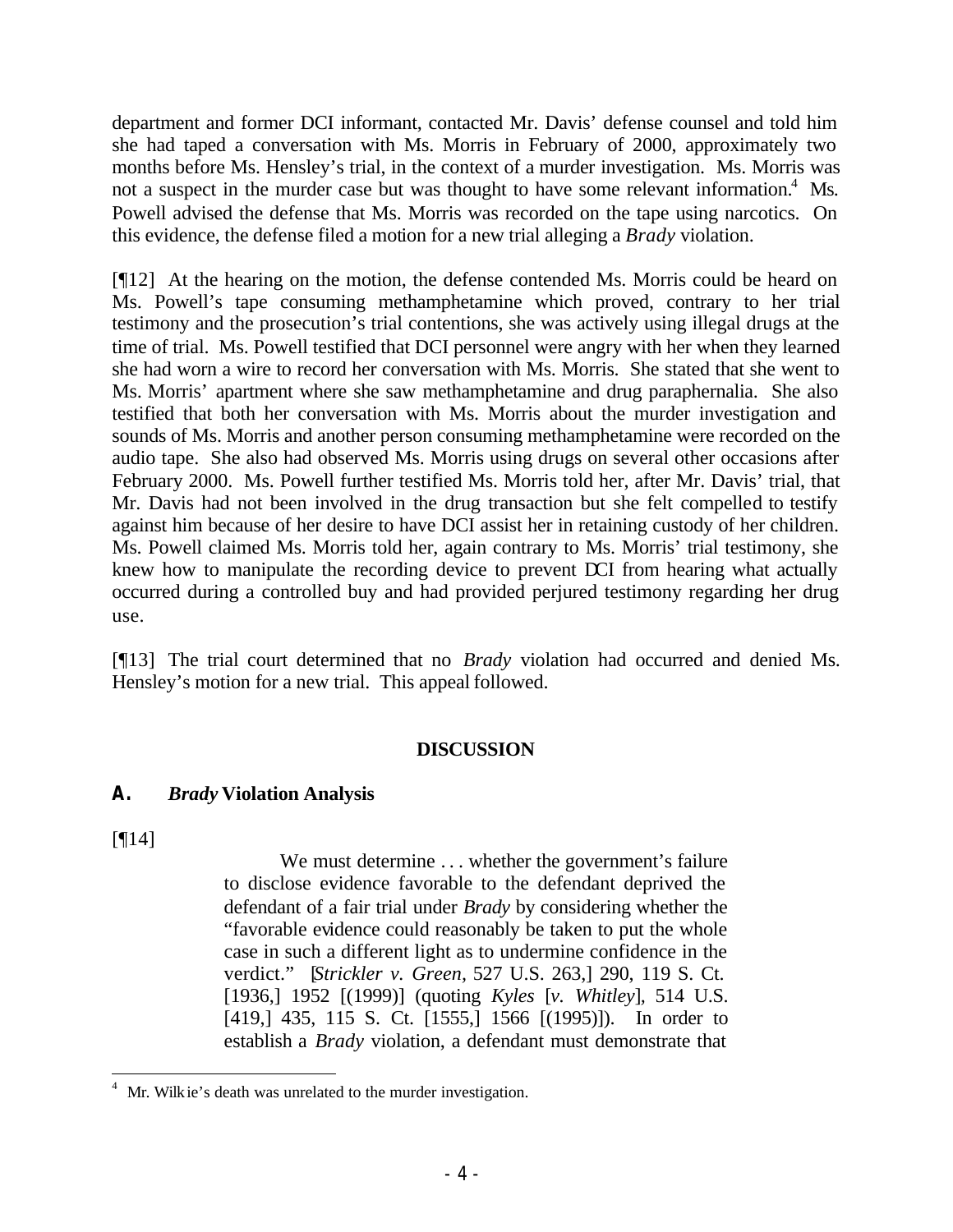the prosecution suppressed evidence, the evidence was favorable to the defendant, and the evidence was material. We have previously decided that the materiality of withheld evidence and its possible effect on the outcome of the trial are mixed questions of fact and law. Generally, the denial of a motion for a new trial is reviewed for an abuse of discretion; however, a claim of failure to disclose evidence in violation of *Brady* is properly reviewed de novo.

*Davis*, 2002 WY 88, 16 (some citations omitted).

[¶15] The analysis of the *Brady* issue in Ms. Hensley's trial is indistinguishable from our analysis of the same issue in *Davis*. Therefore, our decision in *Davis* governs and provides in relevant part:

> The first element requires that we determine whether [the defendant] showed that the prosecution suppressed evidence. [The defendant] presented testimony showing that DCI knew about the Powell tape before trial. When the prosecution learned about it after trial, it did disclose. A prosecutor has a duty to learn of any favorable evidence known to the others acting on the government's behalf in the case, including the police. *Kyles,* 514 U.S. at 437-38, 115 S. Ct. at 1567. In this case, the Powell tape is admissible  $(FN3)^{[5]}$  to impeach Morris' testimony at [the defendant's] trial that she had used drugs two months before trial when she had actually used drugs more recently and to impeach the DCI agents' testimony vouching for Morris' credibility. The discovery of the Powell tape directly led to the defense's discovery of Powell's post-trial conversation with Morris where Powell alleges that Morris said she had intentionally shut off the tape recorder, and stated different motives for testifying . . . . Powell's version of Morris' post-trial statements contradicts Morris' trial testimony and

*Davis*, 2002 WY 88, ¶17 n.3.

<sup>5</sup> Footnote three reads:

<sup>&</sup>quot;Prior inconsistent statements by a witness are admissible under W.R.E. 613(b): '(b) Extrinsic evidence of a prior inconsistent statement by a witness is not admissible unless the witness is afforded an opportunity to explain or deny the same and the opposite party is afforded an opportunity to interrogate him thereon, or the interests of justice otherwise require. This provision does not apply to admissions of a party-opponent as defined in Rule 801(d)(2).'" *Monn v. State*, 811 P.2d 1004, 1006 (Wyo. 1991).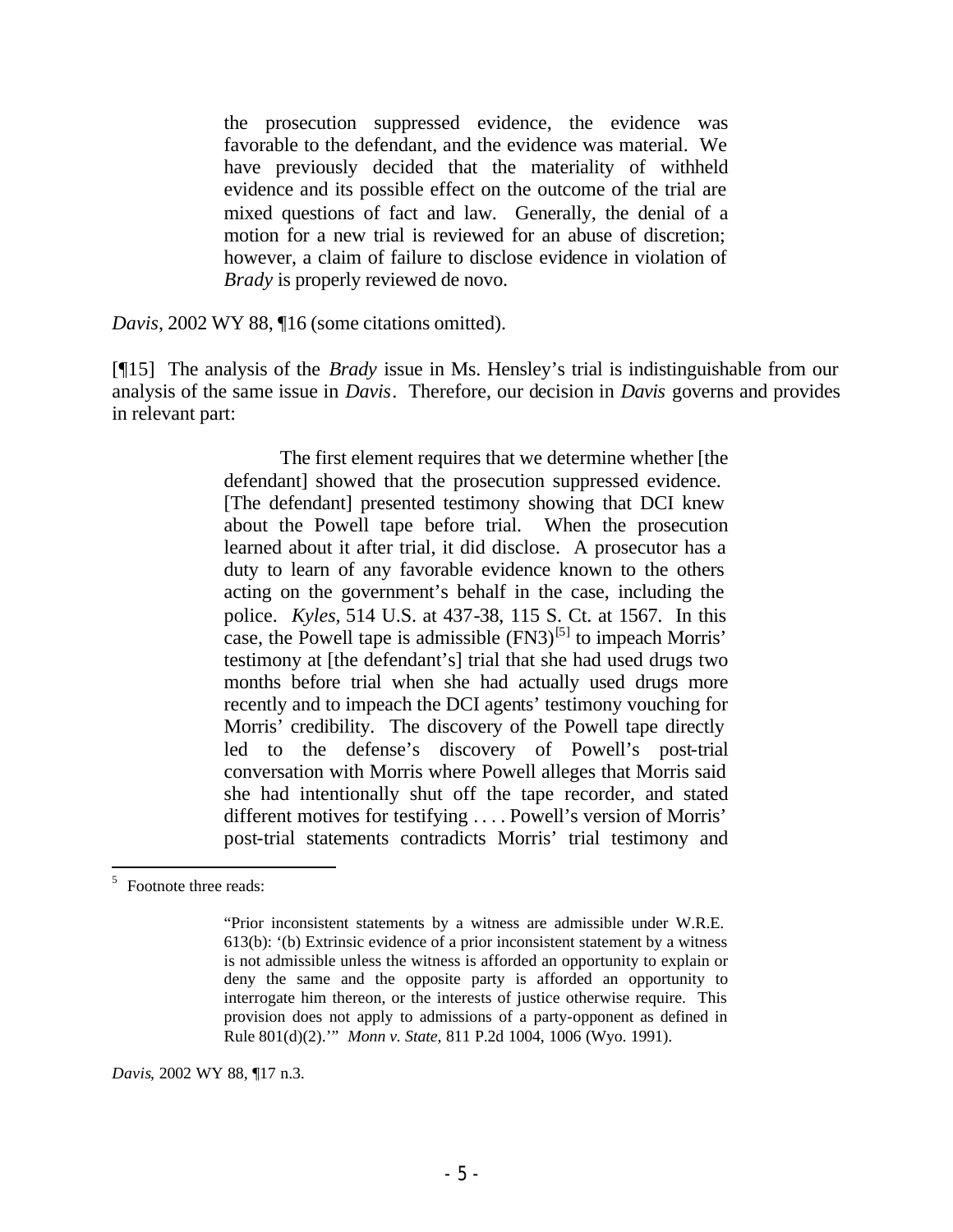could potentially be recognized as improperly suppressed *Brady*  evidence. *See Paradis v. Arave*, 240 F.3d 1169, 1178-79 (9<sup>th</sup>) Cir. 2001). These post-trial contradictions obviously could not have been disclosed before trial, however, and, because they were not in existence before trial, cannot be part of an analysis as to whether the suppression of the Powell tape was a *Brady* violation. *Strickler,* 527 U.S. at 283, 119 S. Ct. at 1949. Nevertheless, by showing that the State failed to disclose the Powell tape which did exist before trial, [the defendant] has met [her] burden on this element.

The next element, that [the defendant] prove the evidence would have been favorable to [her], is also established by the record. Favorable evidence includes impeachment evidence, and the undisclosed Powell tape of Morris' use of drugs is impeachment evidence, particularly so when her use was at a time different than that to which she had testified. The Powell tape is also impeachment evidence because, at trial, the defense had no evidence and could only suggest that Morris' motives were not as pure as she testified. Further, the defense at trial had no evidence with which to challenge the prosecution's bolstering  $(FN4)^{[6]}$  of Morris' credibility with the testimony of [the] DCI agent<sup>[]</sup> who vouched for Morris' credibility [stating] she was the best CI he had worked with both as to quality and quantity of her work].  $(FN5)^{[7]}$  In the hands of defense counsel,

*Davis*, 2002 WY 88, ¶18 n.4.

 $\frac{7}{7}$  Footnote five reads in pertinent part:

In its presentation of its case, the prosecution established Morris as an informant whom the jury could find trustworthy in several ways. First, Morris testified that her motives for acting as a DCI informant were to cooperate for favorable treatment regarding her own arrests for drug violations; to avoid the possibility of losing custody of her children; and to

<sup>6</sup> Footnote four reads:

<sup>&</sup>quot;The jury is charged with resolving the factual issues, judging the witnesses' credibility, and ultimately determining whether the accused is guilty or innocent. *Gayler v. State*, 957 P.2d 855, 860 (Wyo. 1998); *Zabel v. State*, 765 P.2d 357, 362 (Wyo. 1988). A witness may not, therefore, vouch for the credibility of another witness or a victim. *Gayler,* 957 P.2d at 860; *Curl v. State*, 898 P.2d 369, 373-74 (Wyo. 1995)." *Newport v. State,* 983 P.2d 1213, 1215 (Wyo. 1999). Whether [the defendant] can be heard on the tape making the precise statements that Morris alleged [she] made is a question of fact for the jury to determine.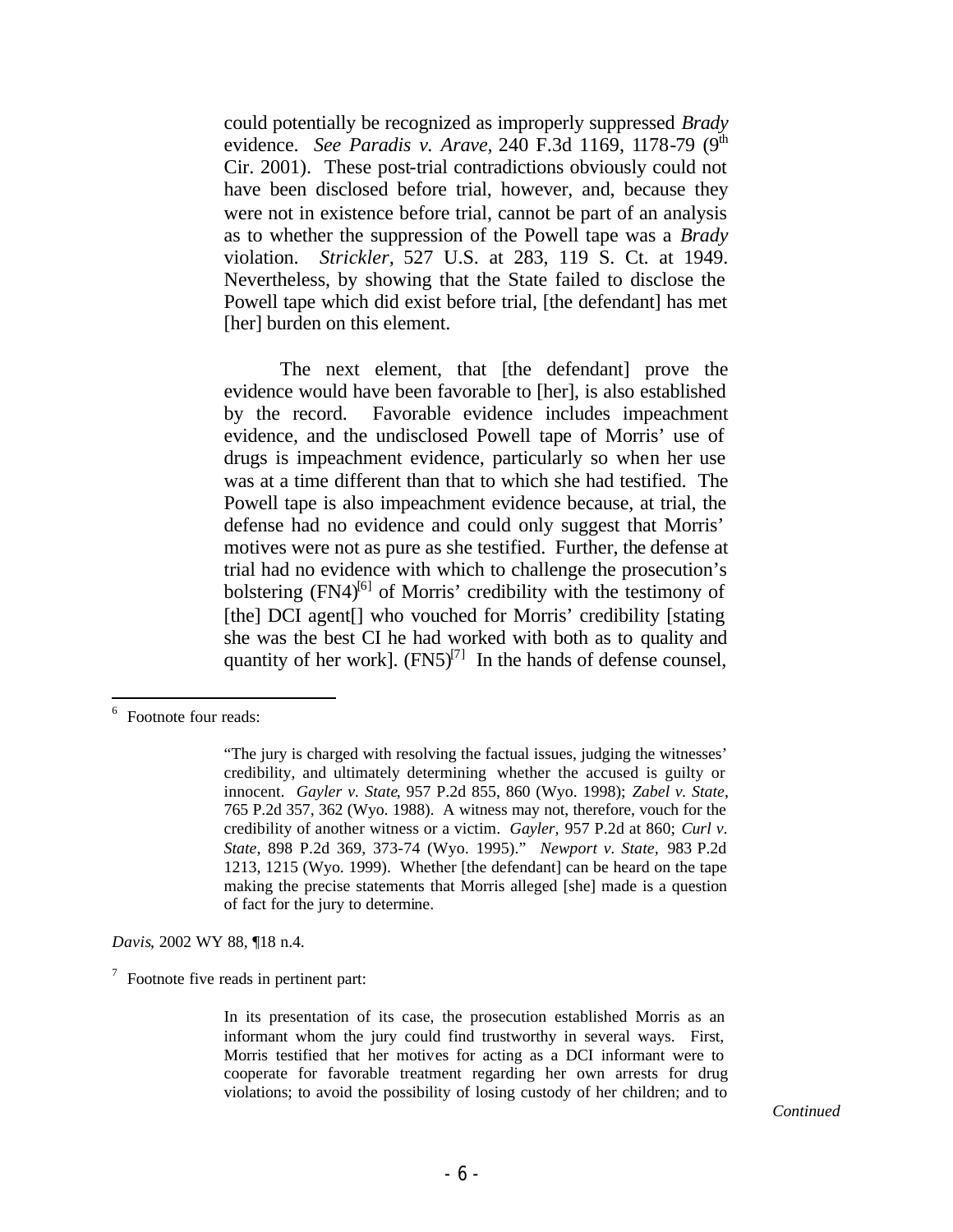the Powell tape's disclosure indicating that DCI knew that Davis was engaging in illegal activities would have been most useful for challenging all of this testimony.

The final element requires that we focus on the materiality of the undisclosed evidence, mindful that favorable evidence is material if "its suppression undermines confidence in the outcome of the trial." [*United States v.*] *Bagley*, 473 U.S. [667,] 678, 105 S. Ct. [3375,] 3381 [(1985)]. In *Kyles*, the Court further reviewed the meaning of materiality as it relates to the final result of the trial: "*Bagley's* touchstone of materiality is a 'reasonable probability' of a different result, and the adjective is important. The question is **not** whether the defendant would **more likely than not** have received a different verdict with the evidence, but whether in its absence he received a fair trial, understood as a trial resulting in a verdict worthy of confidence. A 'reasonable probability' of a different result is accordingly shown when the government's evidentiary suppression 'undermines confidence in the outcome of the trial.'" *Kyles,* 514 U.S. at 434, 115 S. Ct. at 1566 (citing *Bagley*, 473 U.S. at 678, 105 S. Ct. at 3381) (emphasis added).

In *Strickler,* the Court distinguished between finding a "reasonable probability" that the outcome might have been different requiring a reversal and finding a "reasonable possibility" requiring that the conviction be affirmed. 527 U.S. at 291, 119 S. Ct. at 1953. The dissent in *Strickler* cautioned that the continued use of the term "probability" promoted the likelihood that courts would apply the forbidden "more likely than not" determination and thus violate *Kyles,* and it proposed that the term be deemed "inevitably imprecise," thus warranting changing the term to a "significant possibility." *Id.* at 298, 119 S. Ct. at 1956 (Souter and Kennedy, JJ., concurring and dissenting). The differing conclusions on materiality reached by *Strickler's* majority and dissent in analyzing the particular facts illustrate not only that the preceding discussion is not idle intellectualizing but also that a conclusion regarding materiality

*Davis*, 2002 WY 88, ¶18 n.4.

\_\_\_\_\_\_\_\_\_\_\_\_\_\_\_\_\_\_\_\_\_\_\_\_\_\_\_\_\_\_\_\_\_

escape her life as a drug addict in the drug world although she forthrightly disclosed that since becoming a DCI informant, she had used drugs once two months before trial. Second, a DCI agent testified and vouched for Morris' credibility.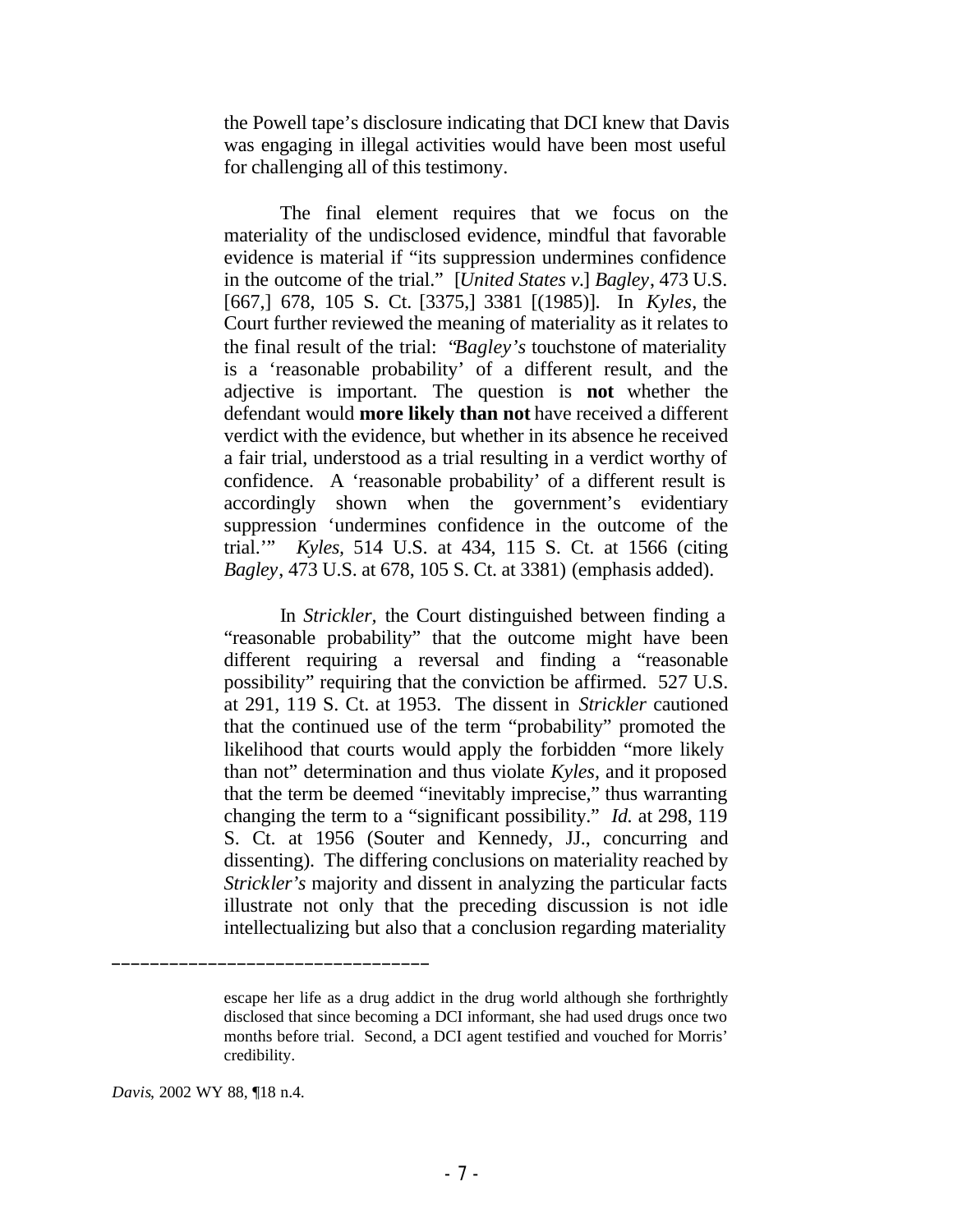may well be entirely subjective when credibility judgments are at issue.

The subjectivity presented when evaluating the significance of credibility determinations is particularly troublesome in this case where Morris' credibility was the critical issue. Perhaps we could simply dispose of this case by simplistically concluding that had the Powell tape been disclosed, Morris would not have testified that she had used drugs two months earlier, but would have testified that she used them one month earlier; or by agreeing with the trial court that Morris had admitted that she had used drugs on a single occasion and a new trial is not required; or by deciding that the difference in time frames relating to Morris' drug use does not undermine our confidence in the verdict.

However, our review indicates that .. . portions of the Morris tape [were] inaudible, and, therefore, [the defendant's] trial was dependent entirely upon Morris' testimony. Impeachment evidence that could be used to discredit such an important witness or cast doubt on her veracity is usually material. As previously discussed, the prosecution presented DCI agent testimony that bolstered Morris' credibility . . . . The Powell tape could have been used to discredit that testimony also. "The question is not whether the State would have had a case to go to the jury if it had disclosed the favorable evidence, but whether we can be confident that the jury's verdict would have been the same." *Kyles,* 514 U.S. at 453, 115 S. Ct. at 1575.

*Davis*, 2002 WY 88, ¶¶17-22.

[¶16] The only evidence implicating Ms. Hensley in the controlled buy was Ms. Morris' testimony and an exceptionally bad tape recording. We must, therefore, conclude the undisclosed evidence, which could have been used to impeach Ms. Morris, was material. We reverse Ms. Hensley's conviction and remand this case for a new trial.

# **B. Admission of Audio Tape**

[¶17] We address the admissibility of the audio tape of the drug transaction because that issue will likely arise again in the event of a new trial.

> Although relevant, evidence may be excluded if its probative value is substantially outweighed by the danger of unfair prejudice, confusion of the issues, or misleading the jury, or by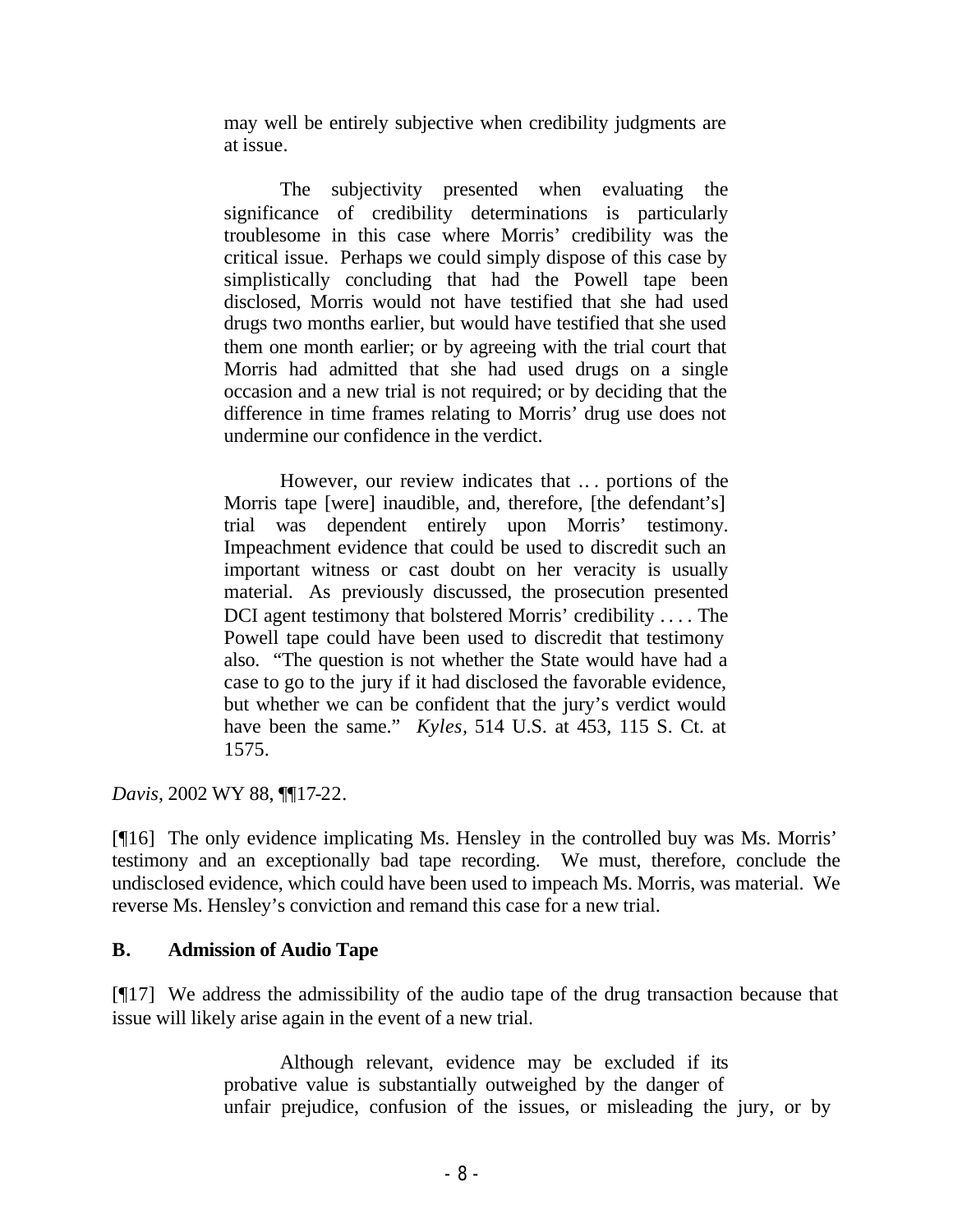considerations of undue delay, waste of time, or needless presentation of cumulative evidence.

W.R.E. 403. "The balancing test required by Rule 403 is assigned to the sound discretion of the trial court." *Prindle v. State*, 945 P.2d 1180, 1183 (Wyo. 1997), *abrogated on other grounds by Vaughn v. State*, 962 P.2d 149, 151 (Wyo. 1998).

> "'Judicial discretion is a composite of many things, among which are conclusions drawn from objective criteria; it means a sound judgment exercised with regard to what is right under the circumstances and without doing so arbitrarily or capriciously.'" *Oldman v. Sta*te, 998 P.2d 957, 960 (Wyo. 2000) (quoting [*Martin v. State*, 720 P.2d 894, 897 (Wyo. 1986)]).

*Stout v. State*, 2001 WY 114, ¶7, 35 P.3d 1198, ¶7 (Wyo. 2001).

[¶18] "[T]his Court [has] said that tape recordings of drug transactions are non-testimonial, and 'should be made available for a jury's review as any other exhibit.' *Warner v. State*, 897 P.2d 472, 475 (Wyo. 1995)." *Contreras v. State*, 7 P.3d 917, 919 (Wyo. 2000). The court has stated further

> "a trial court's ruling permitting a jury to review the tapes should not be disturbed on appeal absent a clear abuse of discretion. . . . In addition, the exercise of that discretion should be upheld so long as the audio recording is otherwise admissible, and where the state introduces something more than a minimal amount of other evidence of culpability."

*Id*. (quoting *Warner*, 897 P.2d at 475).

[¶19] Ms. Hensley objected to the tape of the controlled buy, arguing it violated the hearsay rule and her constitutional right to confront witnesses because the neighbors' and Mr. Wilkie's voices could be heard on the tape and they did not testify at trial. The trial court overruled the objection, concluding the tape was not offered to prove the matters asserted by the unavailable witnesses and was the best evidence of what was said that day by Ms. Hensley and Ms. Morris.

[¶20] We conclude admission of the tape was within the trial court's broad discretion. Ms. Morris' eyewitness testimony and the DCI witnesses' testimony laid a proper foundation for the tape, assuring its trustworthiness.

> The informant explained how she had been equipped with the portable recording device by the DCI agents, and she described the transaction .. . in detail. The DCI agent testified that he assisted in equipping the informant with the tape recorder; monitored the